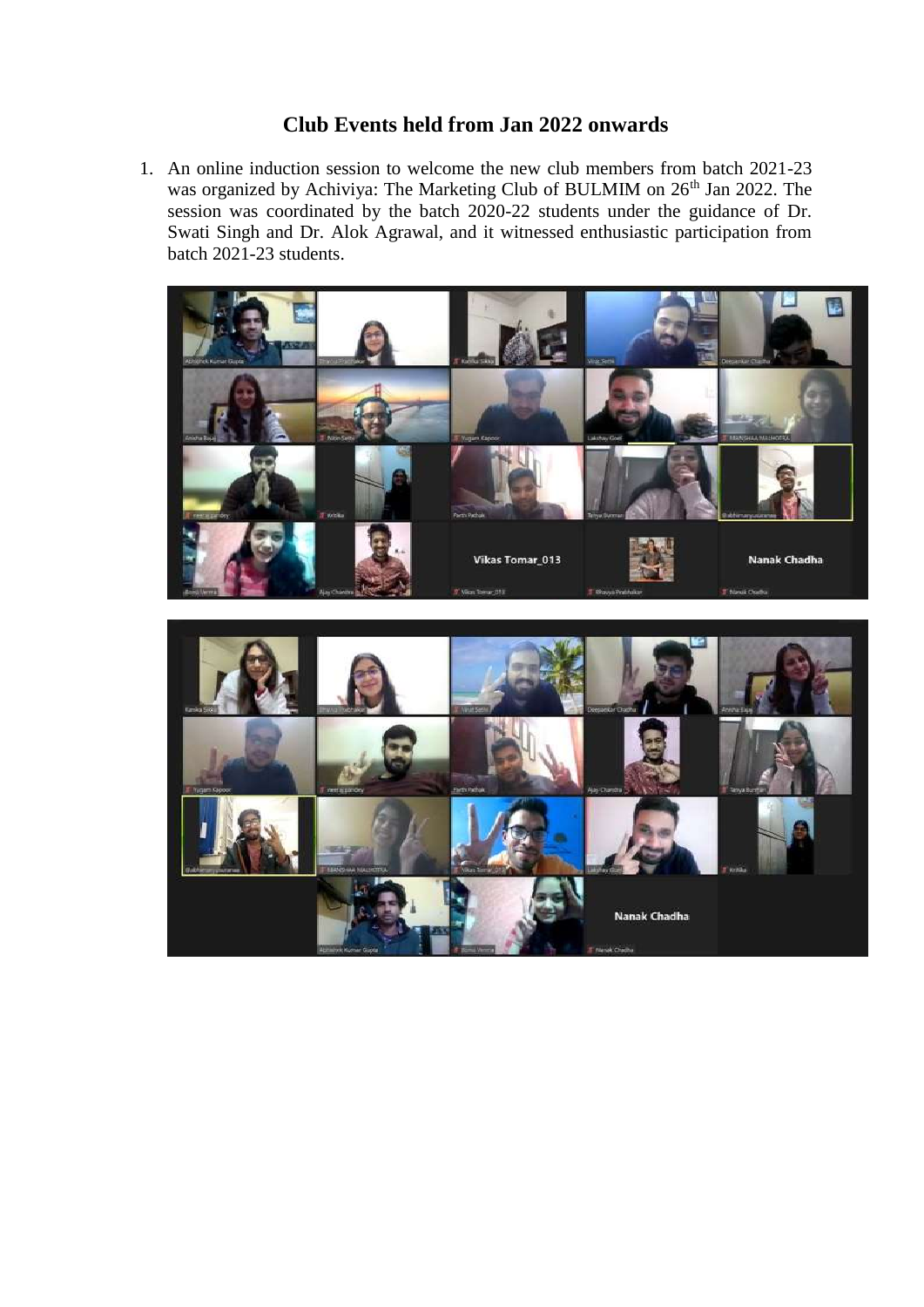2. An interactive online session was organized for batch 2021-23 students by Jazbaa: The CSR Club of BULMIM on 29<sup>th</sup> Jan 2022. As a part of the event two of BULMIM alumnus Mr. Rishabh Tiwari (Co-founder & CEO, Behavior Research & Innovation Centre) and Mr. Prashant Tripathi (Cluster Head-North, Head Held High Foundation) interacted with students and share insights based on their experiences. The session was coordinated by the batch 2021-23 students under the guidance of Dr. Nidhi Sahore.



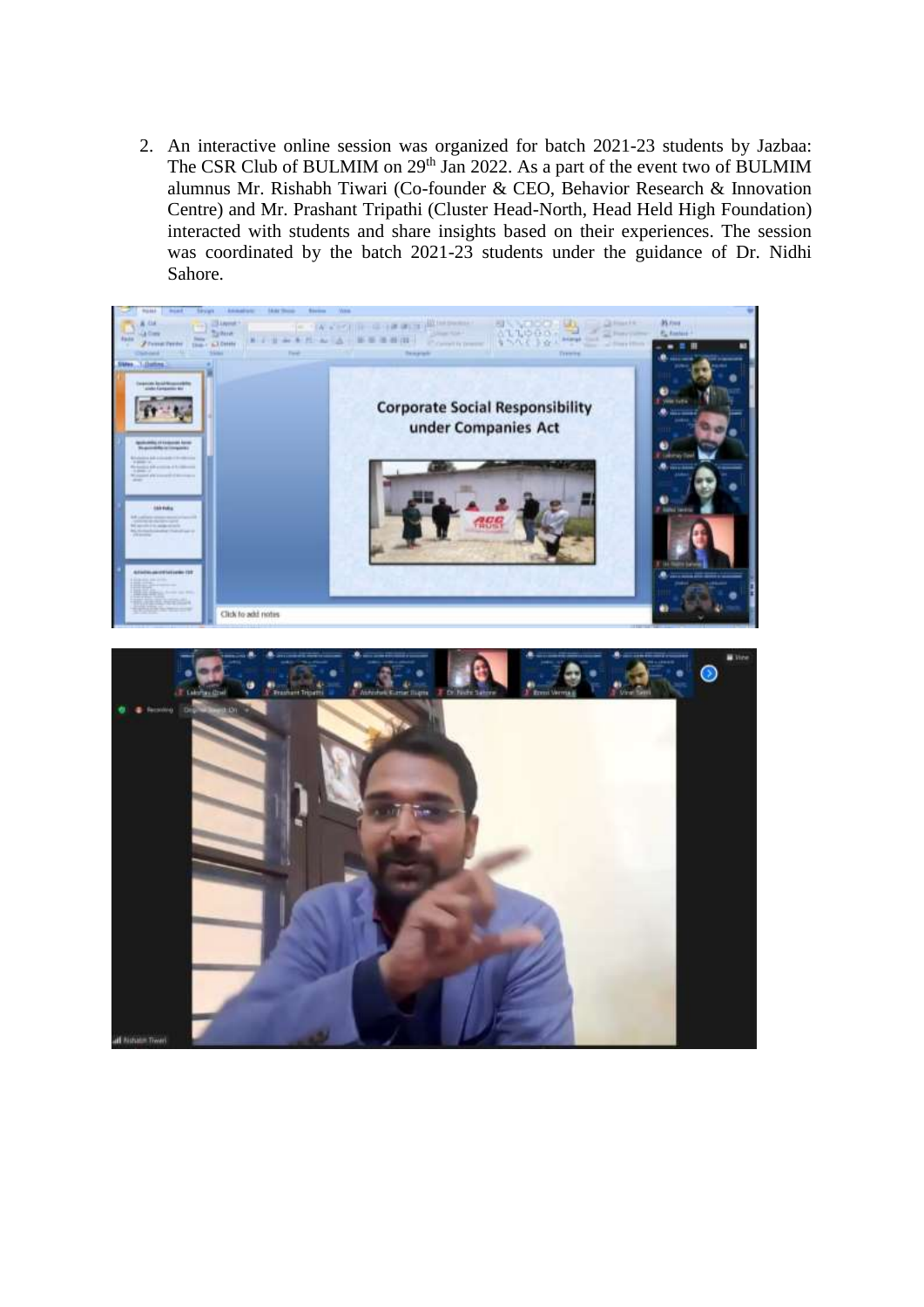

3. Personage: The HR Club of BULMIM organized a National HR Quiz (in virtual mode) in collaboration with batch 2021-23 students on 28<sup>th</sup> Jan 2022. The event was conceptualized and executed by batch 2021-23 students under the guidance of Dr. Khagendra Nath Gangai and Dr. Arun Tyagi. It witnessed participation from various UG and PG students from across India, in addition to the BULMIM's students.

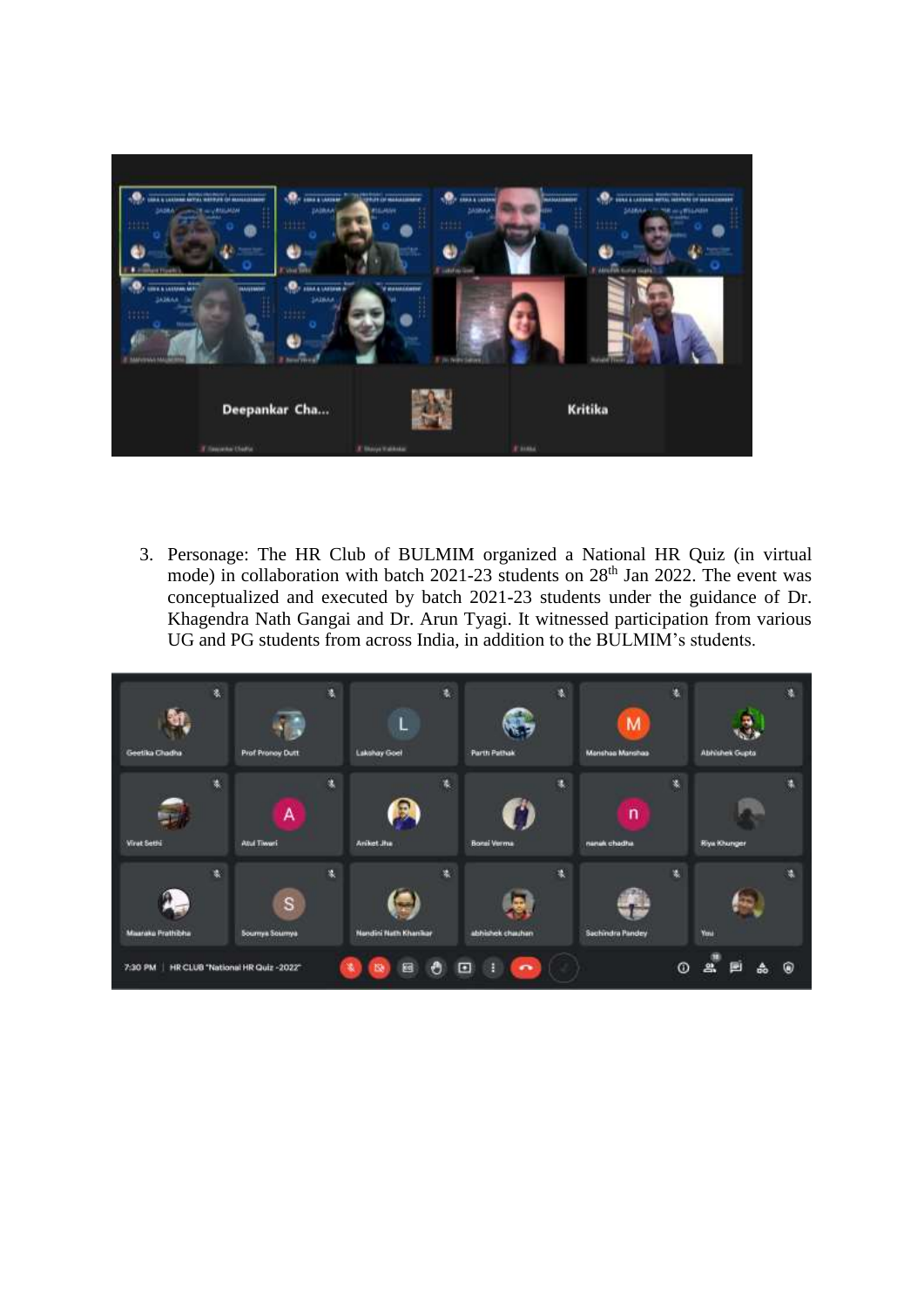

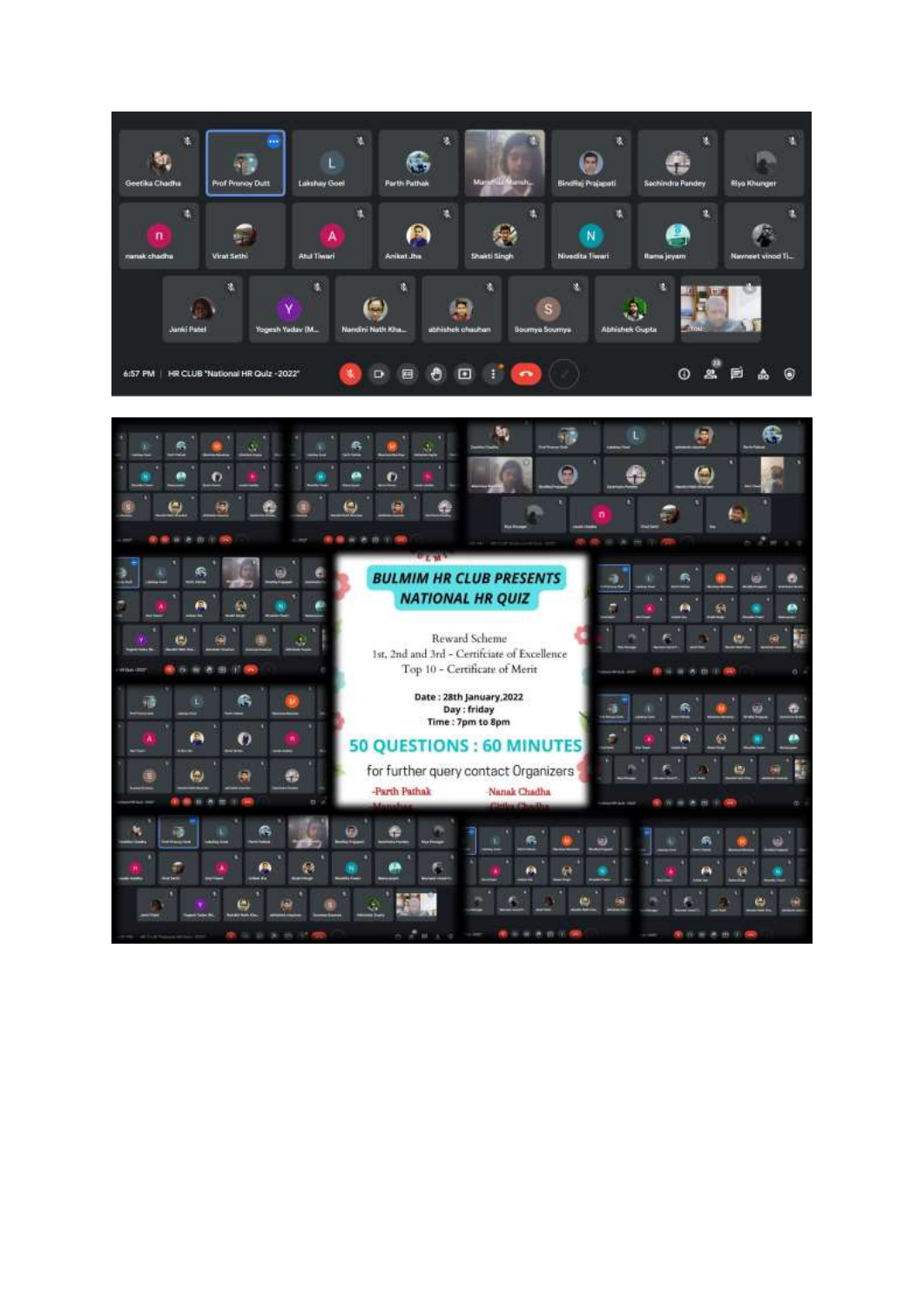4. A Masterclass on Emotional Intelligence was organized by Personage: The HR Club on 29th Jan 2022 in online mode. The masterclass was facilitated by Mr. Ashutosh Mishra and Ms. Deeksha Rattan from BULMIM's PGDM batch 2020-22 under the guidance of Dr. Khagendra Nath Gangai. The event witnessed participation of various students, researchers and practitioners from across India.